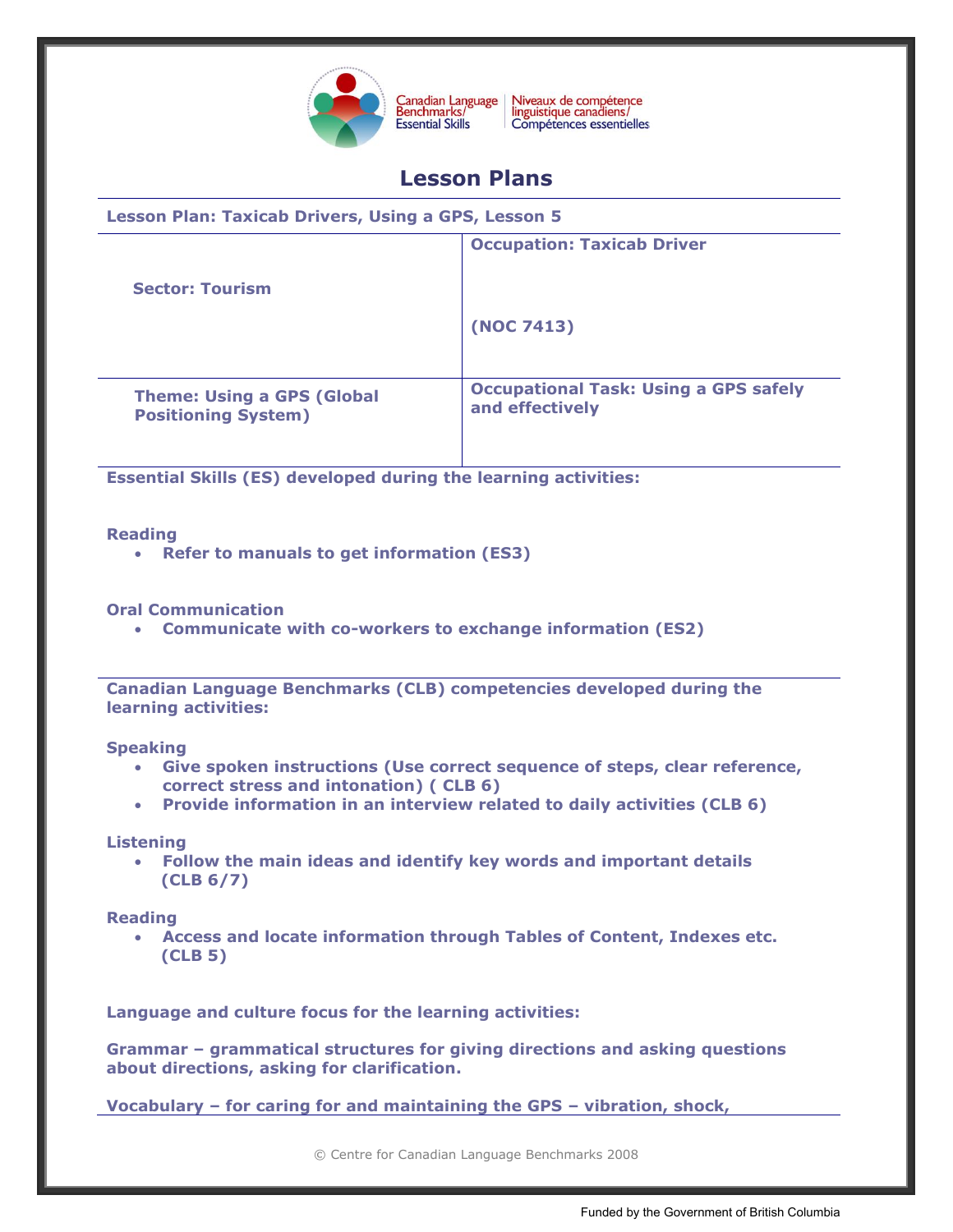

**maintenance, detergents, solvents, components, trouble-shooting, suction cup, rubbing alcohol, discharge, calibrate, recalibrate**

#### **Culture**

**Taxicab drivers must be able to provide reliable, expert service and information. This involves being at a pickup location on time and getting customers to their location on time. Drivers must be able to read a map quickly or use a GPS to ensure timely, correct service. Taxi drivers are also frequently asked questions about hotels, bars, restaurants or shopping locations.**

**Suggested teacher resources and classroom materials needed:** 

**For Teacher reference: Occupational Language Analysis for Taxicab Driver (NOC #7413) [http://www.itsessential.ca/itsessential/display\\_page.asp?page\\_id=353](http://www.itsessential.ca/itsessential/display_page.asp?page_id=353)**

**Essential Skill Profile for Taxicab Driver (NOC #7413) <http://srv600.hrdc-drhc.gc.ca/esrp/english/profiles/56.shtml>**

**Garmin Owners' Manual (Nuvi 300/350 ) [http://www8.garmin.com/manuals/Nuvi350\\_OwnersManual.pdf](http://www8.garmin.com/manuals/Nuvi350_OwnersManual.pdf)**

**A Garmin Nuvi 300 or 350**

**For Learners: One Garmin Nuvi 300 or 350 for each learner**

**One copy each of Garmin Owners' Manual (Nuvi 300/350 ) [http://www8.garmin.com/manuals/Nuvi350\\_OwnersManual.pdf](http://www8.garmin.com/manuals/Nuvi350_OwnersManual.pdf)**

**Either one or two address cards per learner, depending on the number of learners in the class. Each card should include an address or name of a destination with one stop enroute. It should also include a question that the customer will ask the taxi driver. The question could be for the name of a nearby restaurant or local attraction or for the distance from the starting location to the destination.** 

**Estimated time for the learning activities: 1 1/2 hours**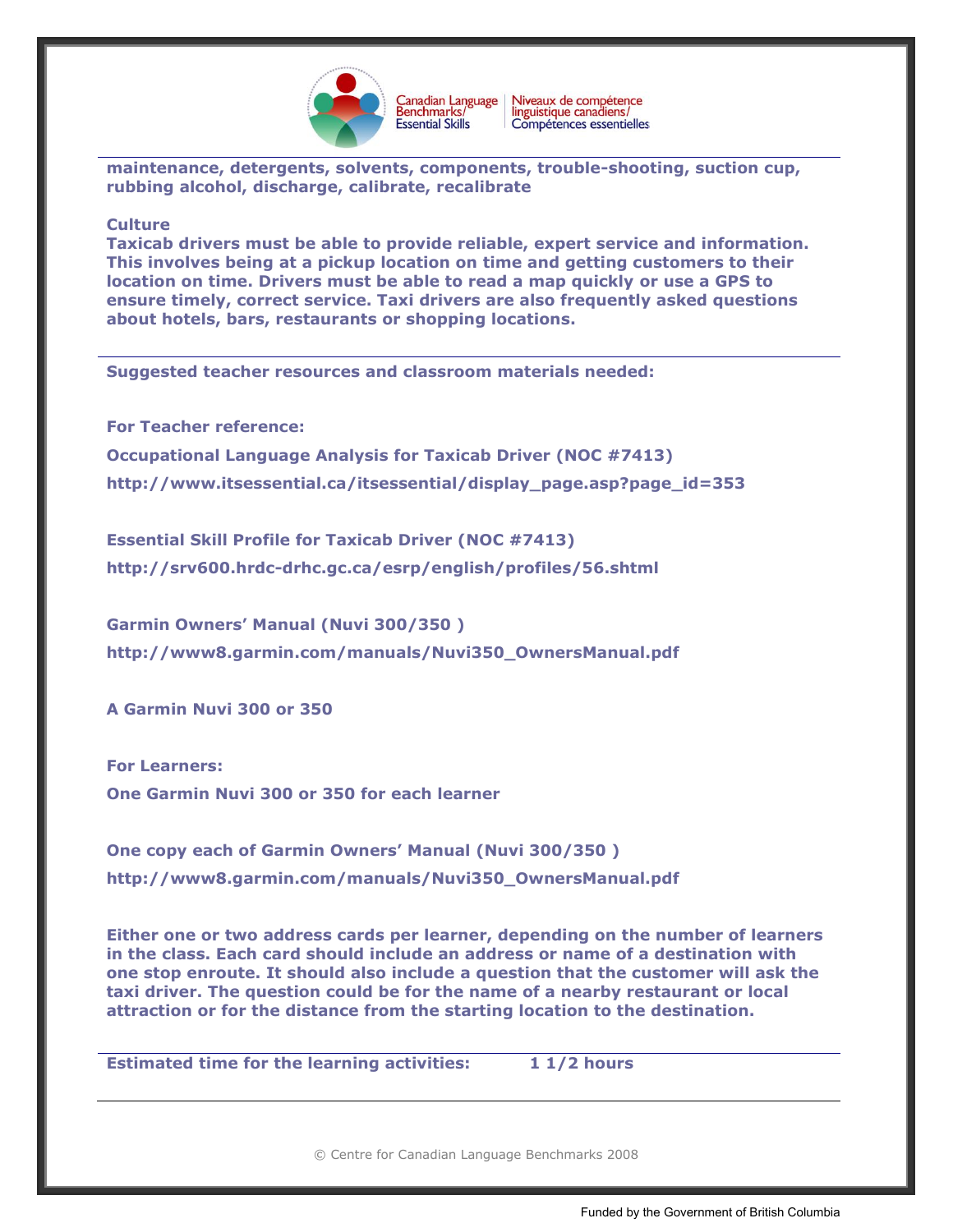

Niveaux de compétence<br>linguistique canadiens/ Canadian Language<br>Benchmarks/ Compétences essentielles

## **Learner Profile:**

**The class would probably be multi-level but because the vocabulary and skills they need to know are specific there would not be any planning to accommodate different levels. Most of the learners would be at least at CLB 5. This lesson is part of a five lesson module. The learners may or may not be experienced taxi drivers.**

#### **Learning Objectives:**

**Learners will be able to greet a customer, ask for the destination, verify comprehension, input the information into the GPS and get directions to the destination.** 

**Learners will be able to give directions on how to use a GPS.**

**Learners will be able to maintain their GPS systems and trouble-shoot problems.**

## **Learning activities:**

**1. Have the learners share their experience with their homework including any difficulties or strategies they would like to share with their classmates. Have each learner ask their prepared question about GPS to the rest of the class. They must also be prepared to give the answers if no one else can. (20 minutes).**

**2. Have learners work in pairs. One partner must explain how to use a GPS. S/he must go over everything that has been learned so far. The other partner should ask questions to clarify the information. They must take the opposite role to the one they had in the last class, so that each one has the opportunity to do the explaining.(20 minutes)**

**3. Simulation activity of the taxi drivers picking up a customer. (As in previous lesson) They will be role playing everything they should say and do with a real customer. Hand out the cards to each learner. Tell learners that each card has a destination, a stop enroute and a question that the customer will ask. The taxi driver should use the GPS to find the directions and to help answer the question. If a taxi driver has difficulty the customer or the teacher can help. (This is not a test situation; this is a practice situation and is for learning and perfecting their skills.) After the first role play they will switch roles. To simulate a real situation the taxi driver should place his/her chair in front of the passenger, so his/her back is to the passenger.** 

**4. Divide learners into two groups. Have each group turn to the Table of Contents or the Index look in the Table of Contents. Group 1 will look up information on how to care for their GPS; group 2 will look up information on troubleshooting**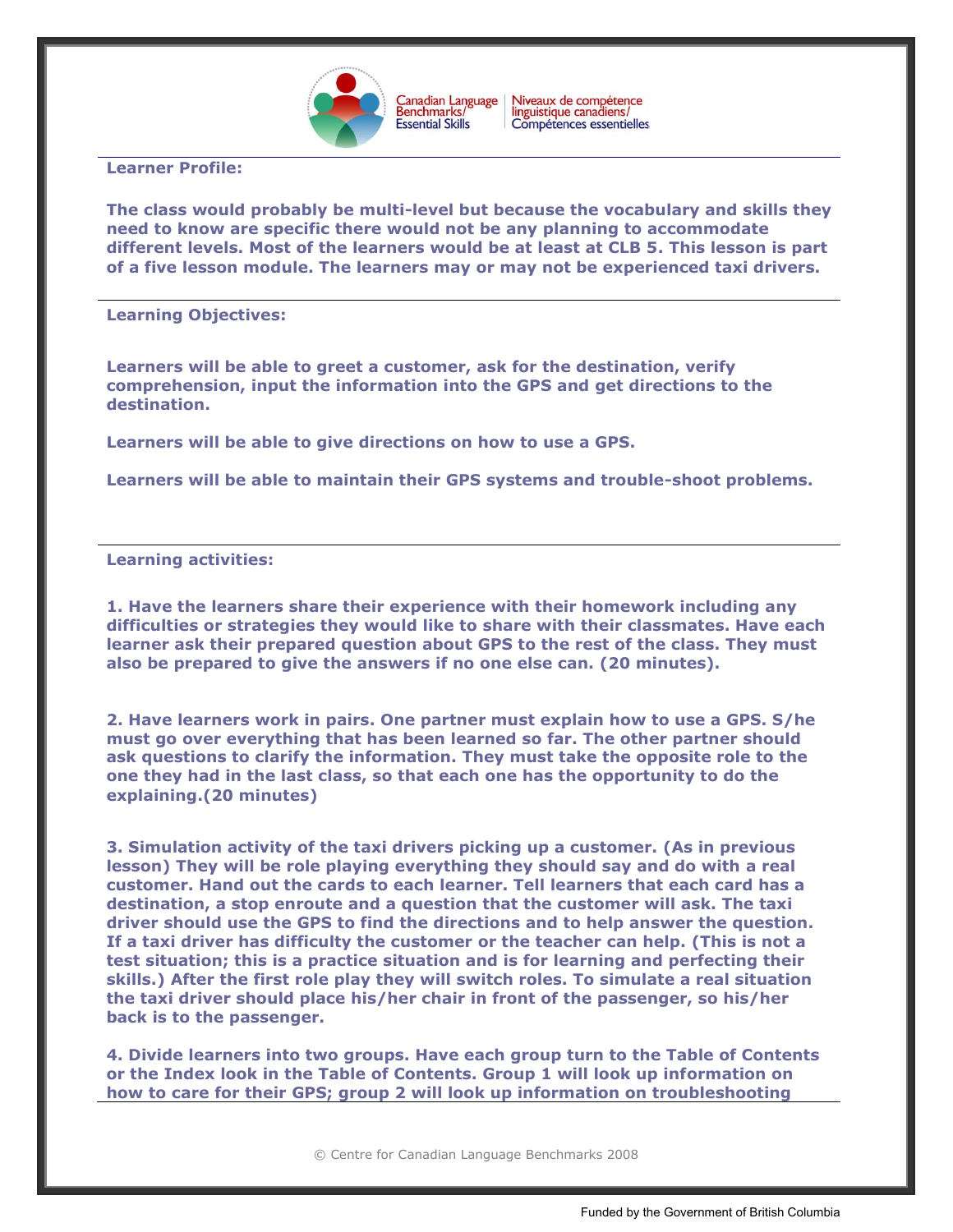

Niveaux de compétence<br>linguistique canadiens/ Canadian Language<br>Benchmarks/ Compétences essentielles

**their GPS. Each group will read and discuss their information and prepare to present it to a partner from the other group. Learners from group1 will partner will learners from group 2. Each learner will present their information to the other learner. After partners have finished, review the main points of each topic as a class.** 

**( 30 minutes)**

**5. As a class review safety rules around using a GPS while operating a taxi.** 

- **Have the learners brainstorm and write the rules on the board.**
- **Always input the data before you start.**
- **Practice listening to the voice prompts so it is easier to understand.**
- **Don't be distracted by the map while you are driving.**
- **Don't stop thinking. The GPS may direct you through bad areas or construction zones.**
- **Even if you use a GPS, still get to know your city.**
- **Use the GPS as one of your tools, not as the only tool.**
- **( 15 minutes)**

**Additional and/or extension learning activities:**

**Have learners use manual to learn how to mount their GPS in their vehicle and how to care for the GPS screen.** 

#### **Evaluation:**

**Learners will greet a customer, ask for the destination, verify comprehension, input the information into the GPS and get directions to the destination.**

**Learners will give directions on how to use a GPS.**

**Learners will information in their manual, read it, and explain it to others.**

**Task Writer: Lorene Anderson**

*The copyright holder gives permission for users of the document to make copies of selected pages for not-for-sale educational purposes within their organizations. Copying for other purposes without permission is prohibited.*

Centre for Canadian Language Benchmarks,

803 – 200 Elgin Street,

Ottawa, ON K2G 6Z2

Ph. (613) 230-7729

Fax: (613) 230-9305

[info@language.ca](mailto:info@language.ca)